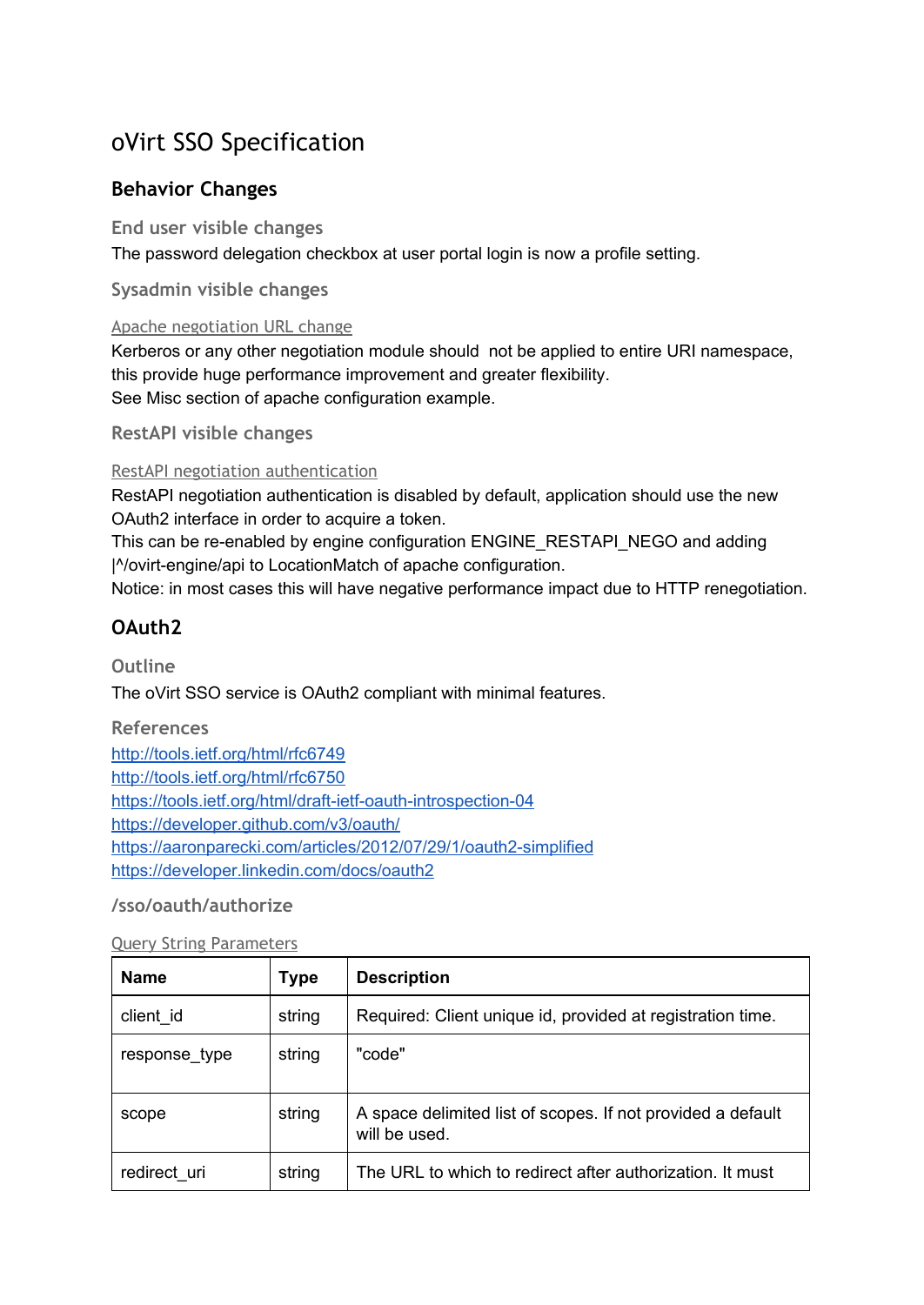|       |        | match the base URL that was provided at registration time.            |
|-------|--------|-----------------------------------------------------------------------|
| state | string | Cross site protection, sent as a parameter to the<br>redirection uri. |

# redirection\_uri query String Parameters

| <b>Name</b> | <b>Type</b> | <b>Description</b>                                      |
|-------------|-------------|---------------------------------------------------------|
| state       | string      | The content of state sent to authorize.                 |
| code        | string      | The authorization code.<br>Base64 alphabet long string. |

## **Error codes**

| <b>Name</b>             | <b>Description</b>                                                                                         |
|-------------------------|------------------------------------------------------------------------------------------------------------|
| invalid_request         | The request is missing a required parameter, includes an<br>unsupported parameter value.                   |
| unauthorized client     | The client is not authorized to request an authorization<br>code using this method.                        |
| access denied           | The resource owner or authorization server denied the<br>request.                                          |
| invalid scope           | The requested scope is invalid, unknown, malformed, or<br>exceeds the scope granted by the resource owner. |
| server_error            | Any other server error.                                                                                    |
| temporarily_unavailable | $\cdots$                                                                                                   |
| ovirt not authenticated | if not logged in.                                                                                          |

# **/sso/oauth/token[authorization\_code]**

## **Headers**

| <b>Name</b>   | <b>Type</b> | <b>Description</b>                                                                    |
|---------------|-------------|---------------------------------------------------------------------------------------|
| Authorization | string      | Basic authorization header of client id as a user and<br>client secret as a password. |
| ContentType   | String      | application/x-www-form-urlencoded                                                     |
| Accept        | string      | Response form.<br>Supported: application/json                                         |

## POST parameters

| <b>Name</b> | ™vpe | <b>Description</b> |
|-------------|------|--------------------|
|-------------|------|--------------------|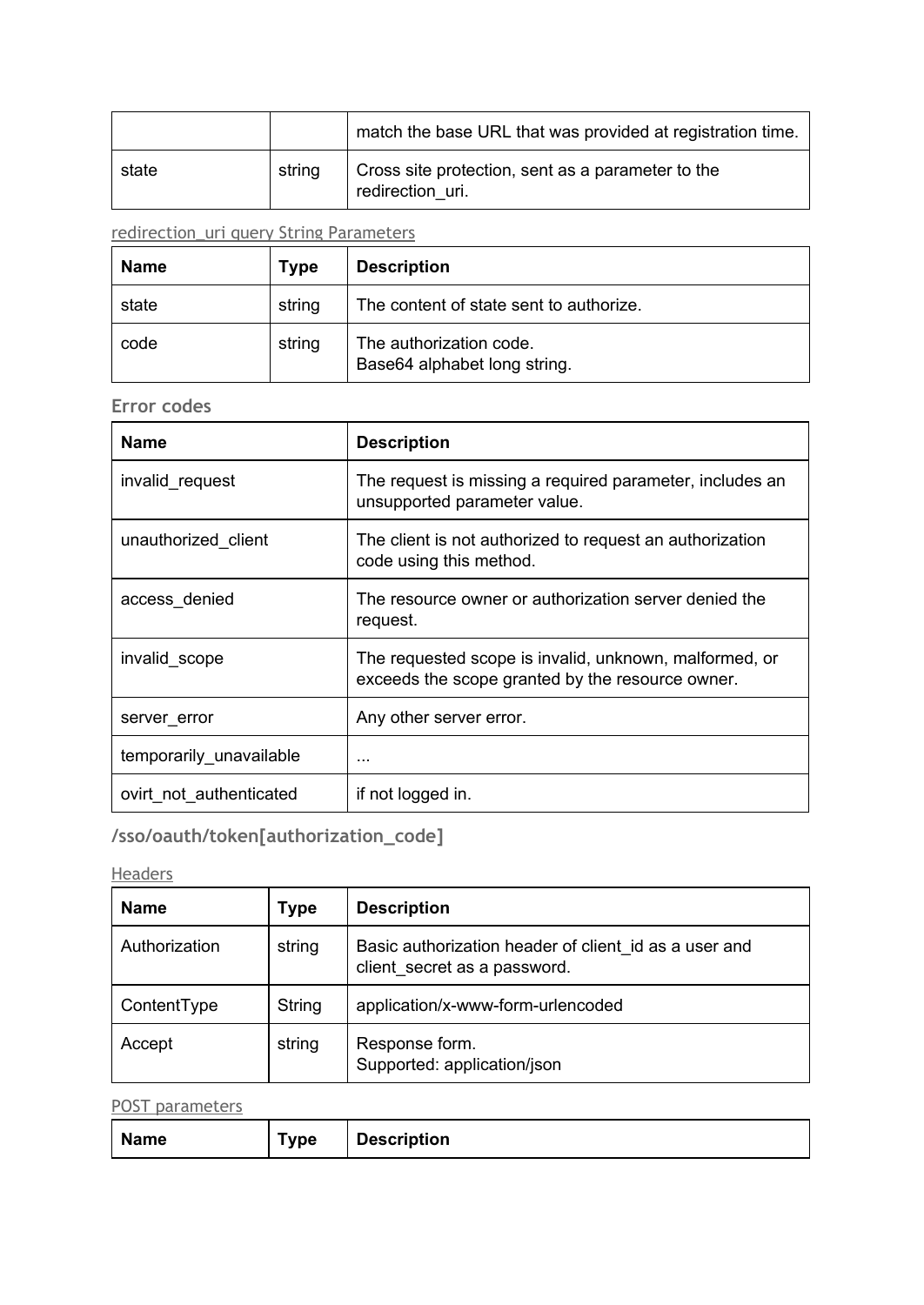| client id     | string | Required: Client unique id, provided at registration time.<br>[fallback to authorization header]. |
|---------------|--------|---------------------------------------------------------------------------------------------------|
| client_secret | string | Required: Client secret, provided at registration time.<br>[fallback to authorization header].    |
| grant_type    | string | "authorization code"                                                                              |
| code          | string | Required: The authorization code.<br>Base64 alphabet long string.                                 |
| redirect uri  | string | Must be valid for client id but not actually used(?!?).                                           |

Response

application/json

{

"access\_token": "token", "scope": "space\_delimited\_scopes", "expires\_in": "lifetime\_in\_seconds", # taken out of auth record "token\_type": "bearer"

## }

**Error codes**

| <b>Name</b>               | <b>Description</b>                                                                                                                                                                                                                                        |
|---------------------------|-----------------------------------------------------------------------------------------------------------------------------------------------------------------------------------------------------------------------------------------------------------|
| invalid_request           | The request is missing a required parameter, includes an<br>unsupported parameter value.                                                                                                                                                                  |
| unauthorized_client       | The client is not authorized to request an authorization<br>code using this method.                                                                                                                                                                       |
| access_denied             | The resource owner or authorization server denied the<br>request.                                                                                                                                                                                         |
| invalid grant             | The provided authorization grant (e.g., authorization code,<br>resource owner credentials) or refresh token is invalid,<br>expired, revoked, does not match the redirection URI used<br>in the authorization request, or was issued to another<br>client. |
| unsupported_response_type | The authorization server does not support obtaining an<br>access token using this method.                                                                                                                                                                 |
| invalid scope             | The requested scope is invalid, unknown, malformed, or<br>exceeds the scope granted by the resource owner.                                                                                                                                                |
| server_error              | Any other server error.                                                                                                                                                                                                                                   |
| temporarily_unavailable   |                                                                                                                                                                                                                                                           |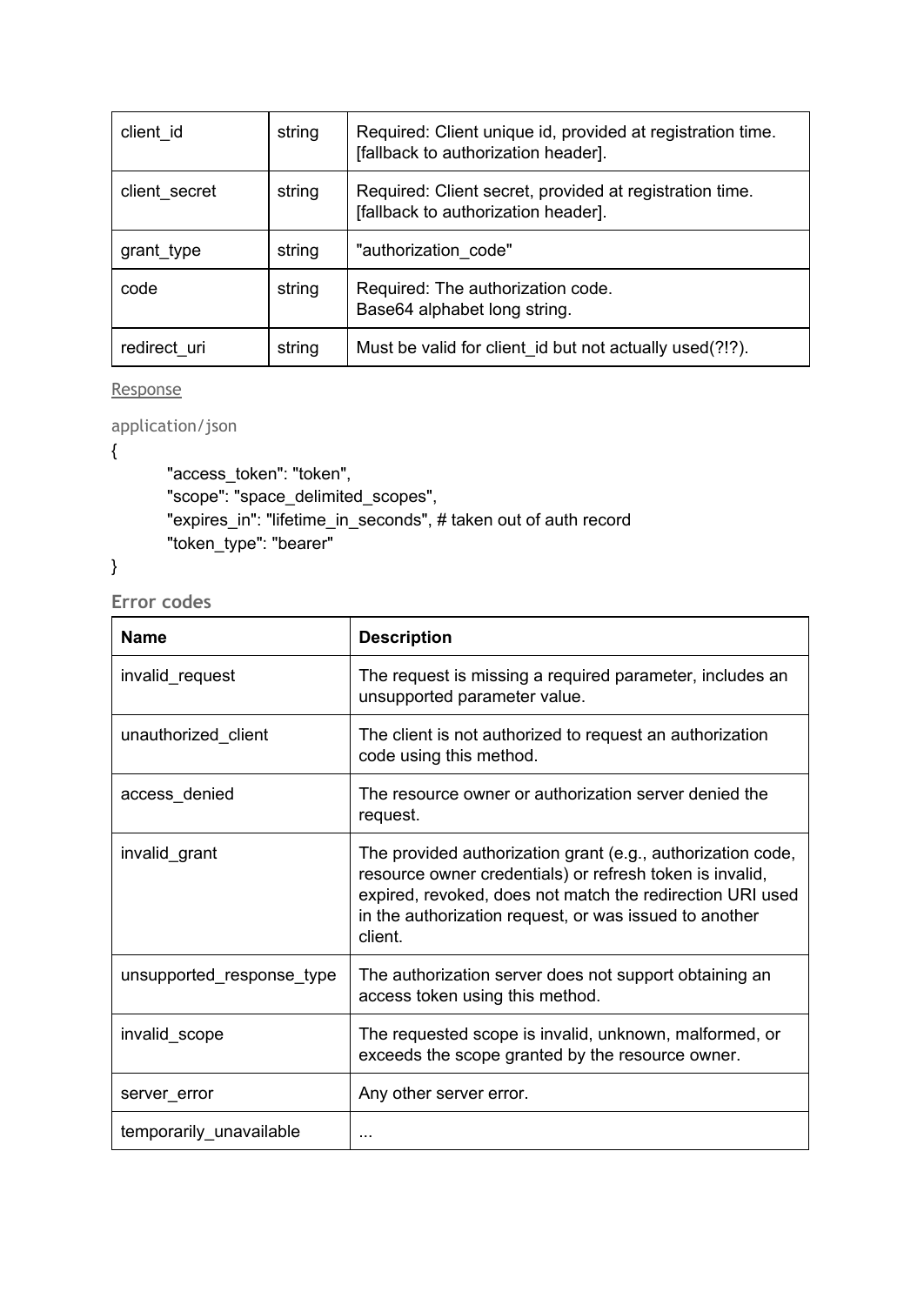# **/sso/oauth/token[password]**

#### **Headers**

| <b>Name</b>   | <b>Type</b> | <b>Description</b>                            |
|---------------|-------------|-----------------------------------------------|
| Authorization | string      | Authorization headers for client.             |
| ContentType   | String      | application/x-www-form-urlencoded             |
| Accept        | string      | Response form.<br>Supported: application/json |

#### POST parameters

| <b>Name</b>       | <b>Type</b> | <b>Description</b>                                                                                |
|-------------------|-------------|---------------------------------------------------------------------------------------------------|
| client id         | string      | Required: Client unique id, provided at registration time.<br>[fallback to authorization header]. |
| client_secret     | string      | Required: Client secret, provided at registration time.<br>[fallback to authorization header].    |
| grant_type        | string      | "password"                                                                                        |
| username          | string      | Required: User name.                                                                              |
| password          | string      | Required: User's Password.                                                                        |
| scope             | string      | A space delimited list of scopes. If not provided a default<br>will be used.                      |
| ovirt auth record | string      | Optional: ovirt proprietary auto record applicable when<br>login on behalf is used.               |

#### **Response**

application/json

{

"access\_token": "token", "scope": "space\_delimited\_scopes", "expires\_in": "lifetime\_in\_seconds", # taken out of auth record "token\_type": "bearer"

}

**Error codes**

| Name                | <b>Description</b>                                                                       |
|---------------------|------------------------------------------------------------------------------------------|
| invalid request     | The request is missing a required parameter, includes an<br>unsupported parameter value. |
| unauthorized client | The client is not authorized to request an authorization                                 |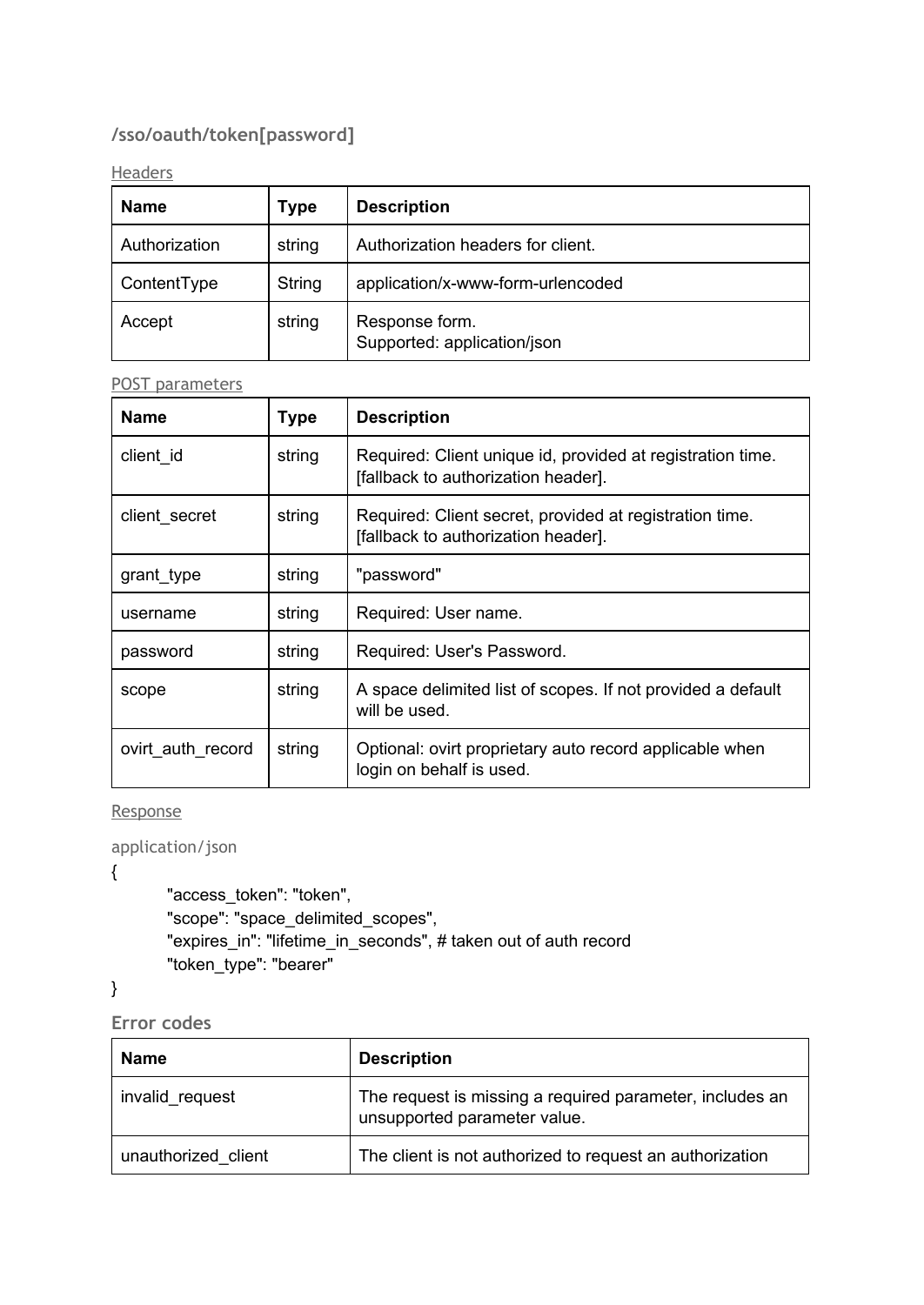|                         | code using this method.                                                                                                                                                                                                                                   |
|-------------------------|-----------------------------------------------------------------------------------------------------------------------------------------------------------------------------------------------------------------------------------------------------------|
| access_denied           | The resource owner or authorization server denied the<br>request.                                                                                                                                                                                         |
| invalid grant           | The provided authorization grant (e.g., authorization code,<br>resource owner credentials) or refresh token is invalid,<br>expired, revoked, does not match the redirection URI used<br>in the authorization request, or was issued to another<br>client. |
| unsupported grant type  | The authorization grant type is not supported by the<br>authorization server.                                                                                                                                                                             |
| invalid scope           | The requested scope is invalid, unknown, malformed, or<br>exceeds the scope granted by the resource owner.                                                                                                                                                |
| server error            | Any other server error.                                                                                                                                                                                                                                   |
| temporarily_unavailable | .                                                                                                                                                                                                                                                         |

**/sso/oauth/token[-http-auth][urn:ovirt:params:oauth:grant-type:http]** This is an extension to OAuth2 to enable authenticating a user (Resource Owner) with standard HTTP authorization headers. This will enable SPENGO or other methods to be usable while are not usable in the password grant\_type.

#### Headers

| <b>Name</b>   | <b>Type</b> | <b>Description</b>                            |
|---------------|-------------|-----------------------------------------------|
| Authorization | string      | Authorization headers for user.               |
| ContentType   | String      | application/x-www-form-urlencoded             |
| Accept        | string      | Response form.<br>Supported: application/json |

#### Query and/or POST parameters

| <b>Name</b> | <b>Type</b> | <b>Description</b>                                                           |
|-------------|-------------|------------------------------------------------------------------------------|
| grant_type  | string      | "urn:ovirt:params:oauth:grant-type:http"                                     |
| scope       | string      | A space delimited list of scopes. If not provided a default<br>will be used. |

Response

application/json

{

"access\_token": "token", "scope": "space\_delimited\_scopes", "expires\_in": "lifetime\_in\_seconds", # taken out of auth record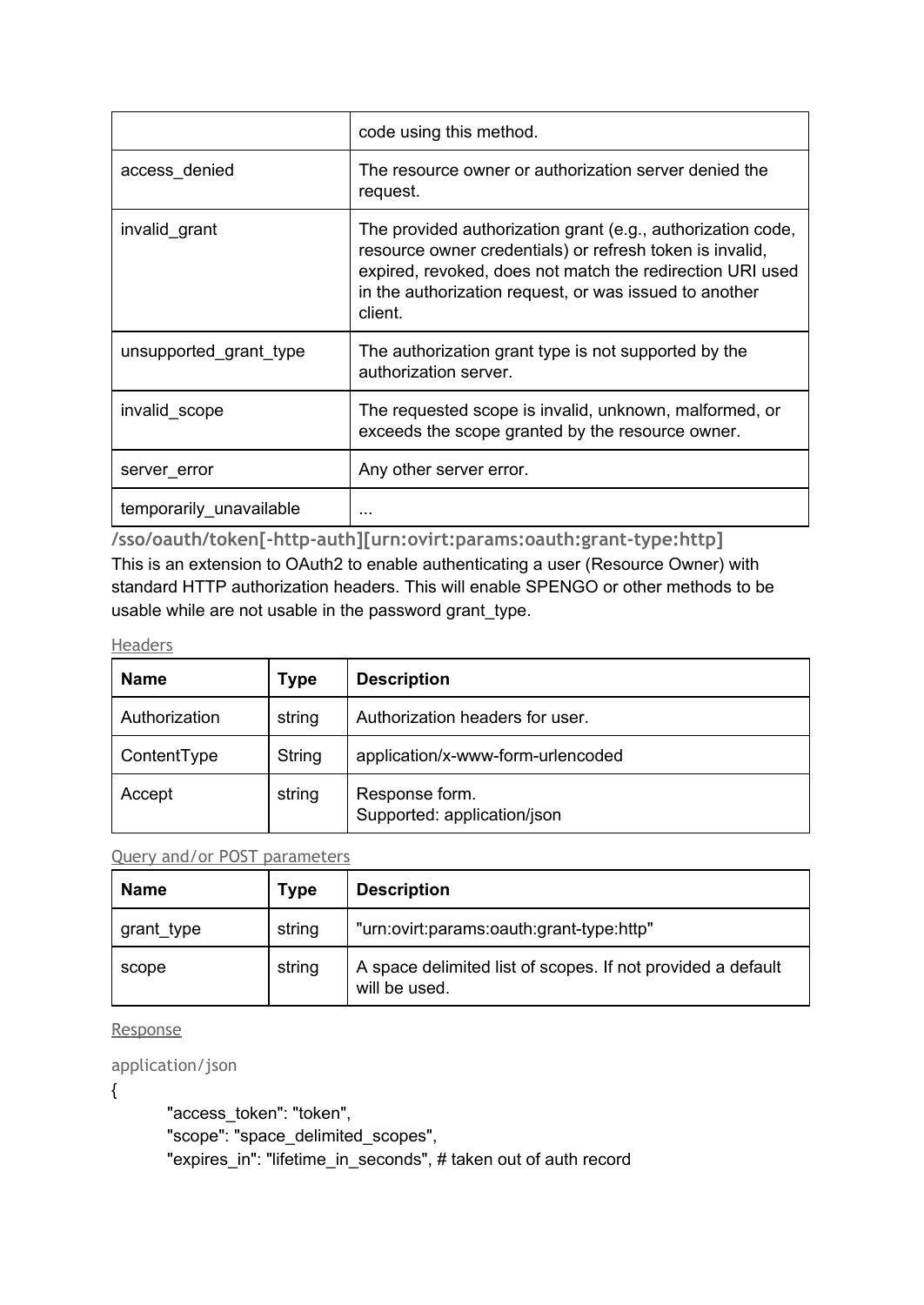"token\_type": "bearer"

}

**Error codes**

| <b>Name</b>             | <b>Description</b>                                                                                         |
|-------------------------|------------------------------------------------------------------------------------------------------------|
| invalid request         | The request is missing a required parameter, includes an<br>unsupported parameter value.                   |
| access denied           | The resource owner or authorization server denied the<br>request.                                          |
| unsupported grant type  | The authorization grant type is not supported by the<br>authorization server.                              |
| invalid_scope           | The requested scope is invalid, unknown, malformed, or<br>exceeds the scope granted by the resource owner. |
| server error            | Any other server error.                                                                                    |
| temporarily_unavailable | .                                                                                                          |

# **/sso/oauth/token\_info**

## **Headers**

| <b>Name</b>   | <b>Type</b> | <b>Description</b>                                                                    |
|---------------|-------------|---------------------------------------------------------------------------------------|
| Authorization | string      | Basic authorization header of client id as a user and<br>client secret as a password. |
| ContentType   | string      | application/x-www-form-urlencoded                                                     |
| Accept        | string      | Response form.<br>Supported: application/json                                         |

## POST parameters

| <b>Name</b>   | <b>Type</b> | <b>Description</b>                                                                                                                                                  |
|---------------|-------------|---------------------------------------------------------------------------------------------------------------------------------------------------------------------|
| client id     | string      | Required: Client unique id, provided at registration time.<br>[fallback to authorization header].                                                                   |
| client secret | string      | Required: Client secret, provided at registration time.<br>[fallback to authorization header].                                                                      |
| token         | string      | Required: The access token.                                                                                                                                         |
| scope         | string      | A space delimited list of scopes. If not provided a default<br>will be used.<br>Specifying ovirt-auth-validate scope will supress token<br>information in response. |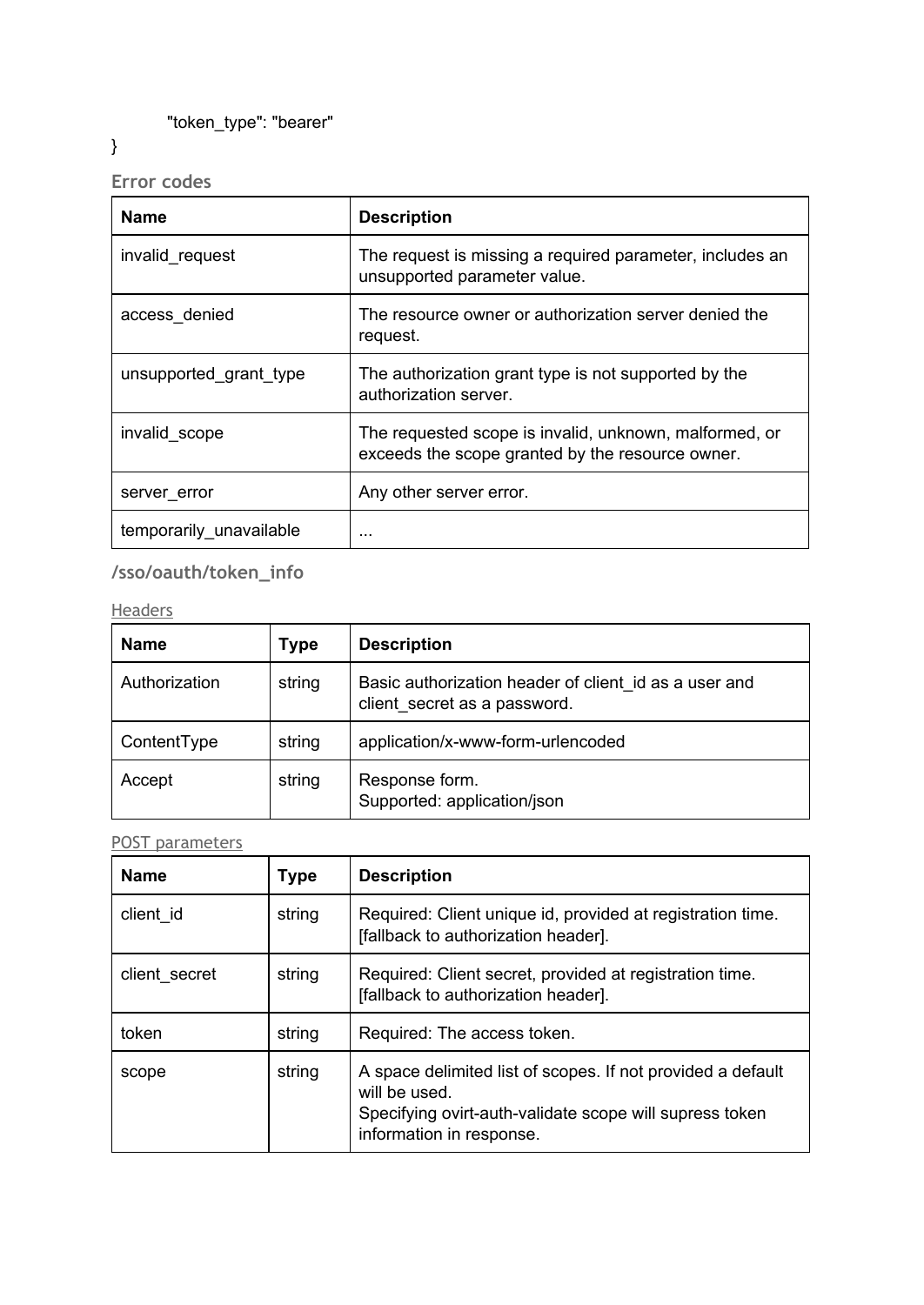Response

{

```
application/json
       "active": true/false,
       "token_type": "bearer",
       "client_id": "client_id_who_issue_token",
       "user_id": "xx",
       "scope": "space_delimited_scopes",
       "exp": "in_seconds",
       "ovirt": {
               "version": 0,
               "principal id": external id of the user,
               "email": email address,
               "group ids": group ids of the user,
               "password": "users' password if ovirt-auth-password-access scope"
       }
```
}

**Error codes**

| <b>Name</b>             | <b>Description</b>                                                                                                                                                                                                                                        |
|-------------------------|-----------------------------------------------------------------------------------------------------------------------------------------------------------------------------------------------------------------------------------------------------------|
| invalid request         | The request is missing a required parameter, includes an<br>unsupported parameter value.                                                                                                                                                                  |
| unauthorized client     | The client is not authorized to request an authorization<br>code using this method.                                                                                                                                                                       |
| invalid grant           | The provided authorization grant (e.g., authorization code,<br>resource owner credentials) or refresh token is invalid,<br>expired, revoked, does not match the redirection URI used<br>in the authorization request, or was issued to another<br>client. |
| server error            | Any other server error.                                                                                                                                                                                                                                   |
| temporarily unavailable | $\cdots$                                                                                                                                                                                                                                                  |

## **/sso/oauth/revoke**

oVirt extension to the OAuth2 interface to revoke an access token.

Revoking authentication token can be done without client id/client secret credentials, unless special scope is required.

#### Headers

| Name          | <b>Type</b> | <b>Description</b>                                                                                                                              |
|---------------|-------------|-------------------------------------------------------------------------------------------------------------------------------------------------|
| Authorization | string      | Basic authorization header of client id as a user and<br>client secret as a password.<br>Or Bearer authentication based on authorization token. |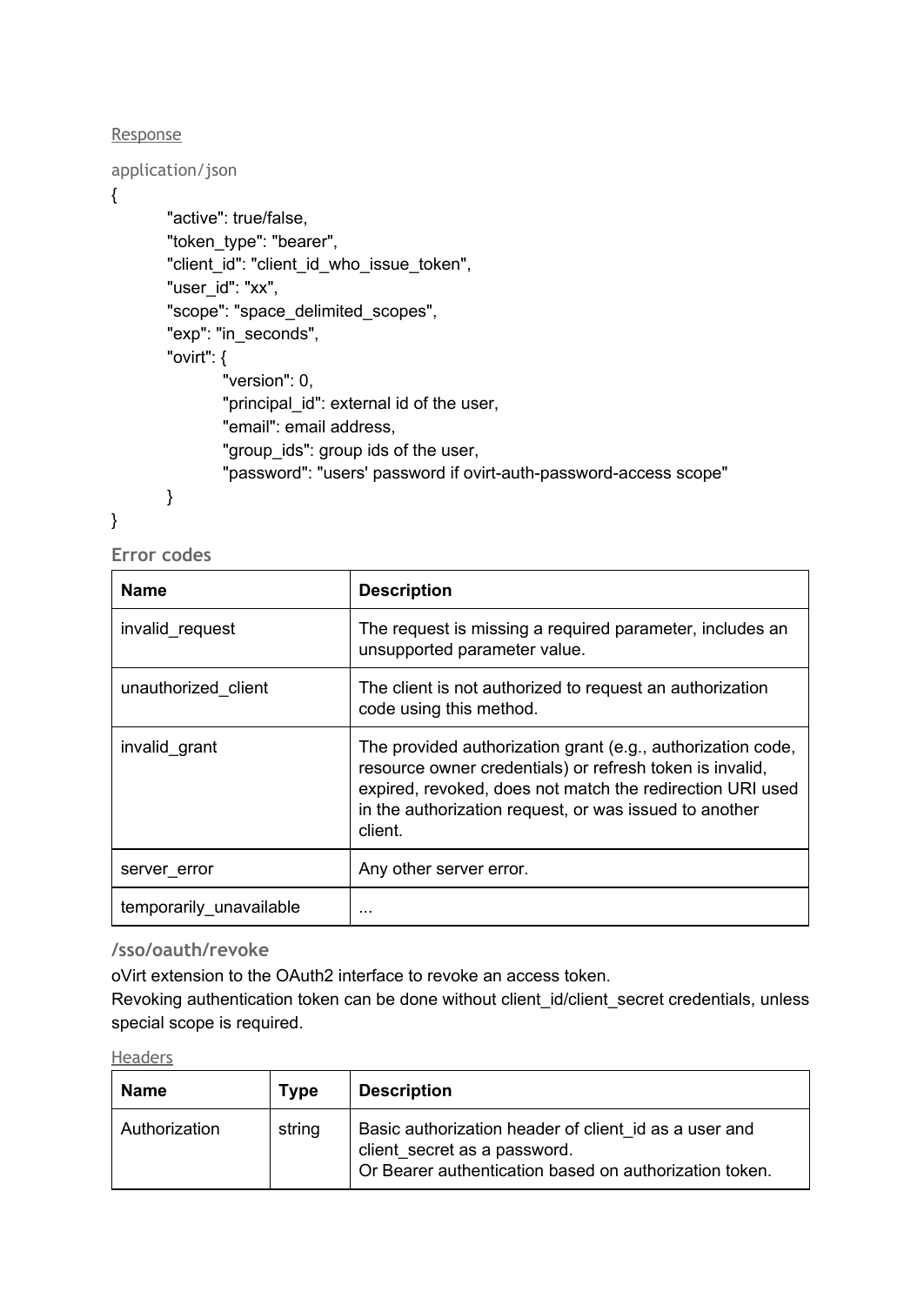| ContentType | string | application/x-www-form-urlencoded             |
|-------------|--------|-----------------------------------------------|
| Accept      | string | Response form.<br>Supported: application/json |

POST parameters

| <b>Name</b>   | <b>Type</b> | <b>Description</b>                                                                              |
|---------------|-------------|-------------------------------------------------------------------------------------------------|
| client id     | string      | Client unique id, provided at registration time.<br>[fallback to authorization header (Basic)]. |
| client secret | string      | Client secret, provided at registration time.<br>[fallback to authorization header (Basic)].    |
| token         | string      | Required: The access token.<br>[fallback to authorization header (Bearer)]                      |
| scope         | string      | A space delimited list of scopes. If not provided a default<br>will be used.                    |

### Response

application/json

{

}

**Error codes**

| <b>Name</b>             | <b>Description</b>                                                                                                                                                                                                                                        |
|-------------------------|-----------------------------------------------------------------------------------------------------------------------------------------------------------------------------------------------------------------------------------------------------------|
| invalid request         | The request is missing a required parameter, includes an<br>unsupported parameter value.                                                                                                                                                                  |
| unauthorized client     | The client is not authorized to request an authorization<br>code using this method.                                                                                                                                                                       |
| invalid grant           | The provided authorization grant (e.g., authorization code,<br>resource owner credentials) or refresh token is invalid,<br>expired, revoked, does not match the redirection URI used<br>in the authorization request, or was issued to another<br>client. |
| invalid_scope           | The requested scope is invalid, unknown, malformed, or<br>exceeds the scope granted by the resource owner.                                                                                                                                                |
| server_error            | Any other server error.                                                                                                                                                                                                                                   |
| temporarily_unavailable |                                                                                                                                                                                                                                                           |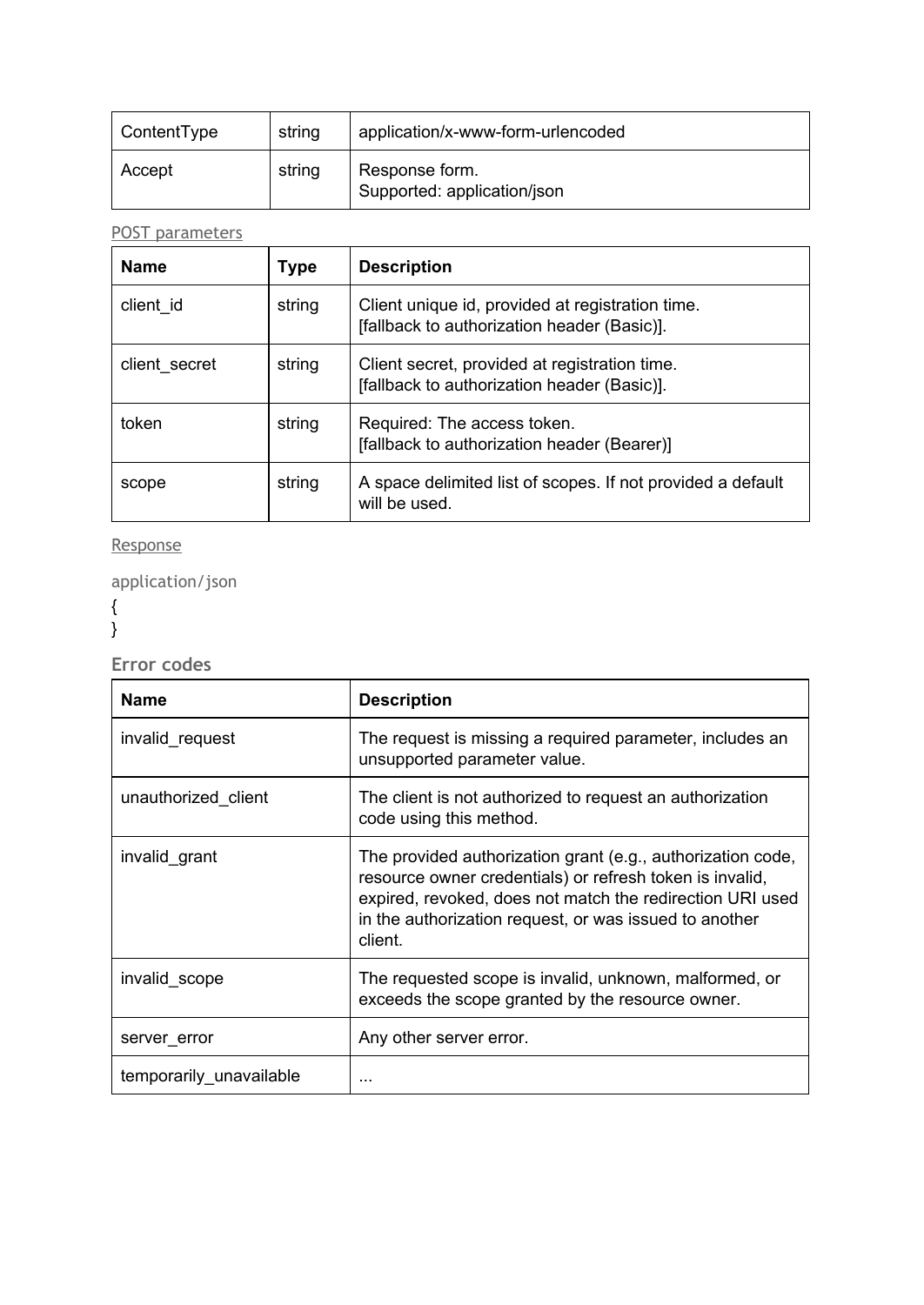## **Error Response**

#### **Response**

## May be in query string, or json payload.

| <b>Name</b>       | <b>Description</b>            |  |
|-------------------|-------------------------------|--|
| error             | A single ASCII error code.    |  |
| error description | Human readable error.         |  |
| error_uri         | A URI of human readable page. |  |

### Error codes

| Name            | Description                                                                                                |
|-----------------|------------------------------------------------------------------------------------------------------------|
| invalid request | The request is missing a required parameter, includes an<br>unsupported parameter value.                   |
| invalid client  | Client authentication failed.                                                                              |
| invalid grant   | The provided authorization grant is invalid.                                                               |
| invalid scope   | The requested scope is invalid, unknown, malformed, or exceeds<br>the scope granted by the resource owner. |

## **Notification callback**

Issued if registered for client.

**Headers** 

| <b>Name</b> | <b>Type</b> | <b>Description</b>                |
|-------------|-------------|-----------------------------------|
| ContentType | string      | application/x-www-form-urlencoded |

POST parameters

| <b>Name</b> | <b>Type</b> | <b>Description</b>    |
|-------------|-------------|-----------------------|
| event       | string      | event name:<br>logout |
| token       | string      | The token.            |
| token_type  | string      | bearer                |

**Error codes** None.

## **Client Application**

Accessing application is done by setting the following authorization header: Authorization: Bearer <token>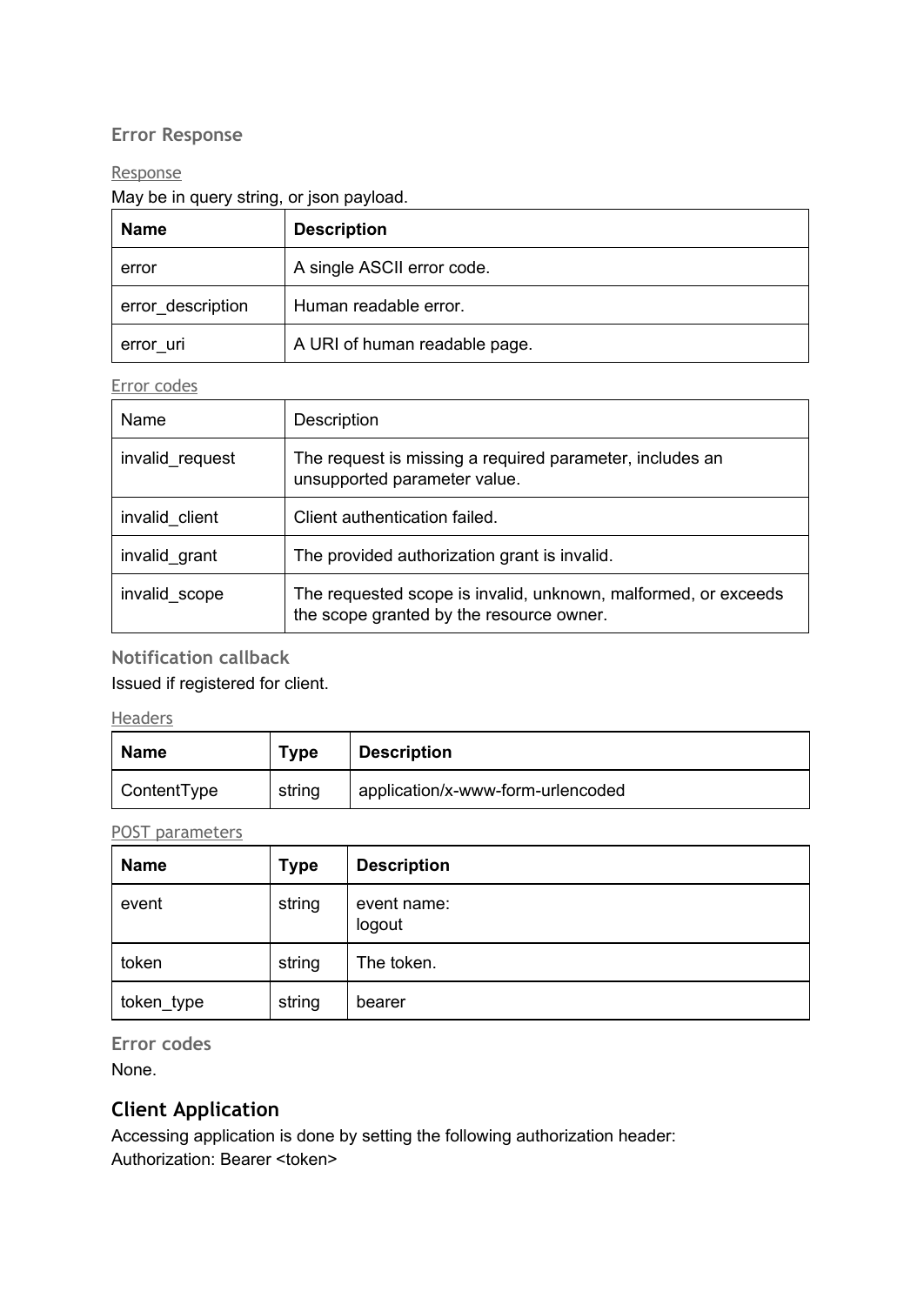# **Configuration**

**SSO Configuration**

| <b>Name</b>                              | <b>Type</b> | <b>Default</b>                                     | <b>Description</b>                                                                                   |
|------------------------------------------|-------------|----------------------------------------------------|------------------------------------------------------------------------------------------------------|
| SSO_TOKEN_TIMEOUT                        | Int         | 360000                                             | Maximum lifetime in seconds<br>of a token.<br>Was:<br>vdc options::UserSessionHar<br>dLimit          |
| SSO HOUSE KEEPING INTERVAL               | Int         | 60                                                 | Interval in which<br>housekeeping occur in<br>seconds.                                               |
| SSO AUTH LOGIN SEQUENCE                  | Str         | ΝI                                                 | Login sequence to use.<br>B - Basic enforce.<br>b - Basic accept.<br>N - Negotiate.<br>I - Internal. |
| SSO TOKEN HTTP LOGIN SEQUEN<br><b>CE</b> | Str         | <b>N<sub>b</sub></b>                               | b - Basic accept.<br>N - Negotiate.                                                                  |
| SSO CALLBACK PREFIX CHECK                | <b>Bool</b> | true                                               | Enforce OAuth2 callback<br>prefix. Should not be<br>modified.                                        |
| <b>SSO PKI TRUST STORE</b>               | File        | "\${ENGINE_<br>PKI_TRUST*}                         | Trust store for outgoing<br>communications.                                                          |
| SSO PKI TRUST STORE TYPE                 | Str         | "\${ENGINE_<br>PKI_TRUST*}                         | Trust store for outgoing<br>communications.                                                          |
| SSO PKI TRUST STORE PASSWOR<br>D         | Str         | "\${ENGINE_<br>PKI TRUST*}                         | Trust store for outgoing<br>communications.                                                          |
| <b>SSO ENGINE URL</b>                    | Str         | "http://\${ENGI<br>NE FQDN)\${<br>ENGINE URI<br>γ" | The engine URL for oVirt logo<br>in login page.                                                      |

# **Engine Configuration**

| <b>Name</b>                 | <b>Type</b> |                                 | Default   Description                         |
|-----------------------------|-------------|---------------------------------|-----------------------------------------------|
| ENGINE SSO AUTH URL         | Str         |                                 | SSO URL visible for user<br>agent.            |
| ENGINE SSO SERVICE URL      | Str         | "\${ENGINE<br>SSO AUTH<br>URL}" | SSO service URL for direct<br>communications. |
| ENGINE SSO SERVICE SSL PROT | Str         | TLS <sub>v1</sub>               | SSL protocol to use.                          |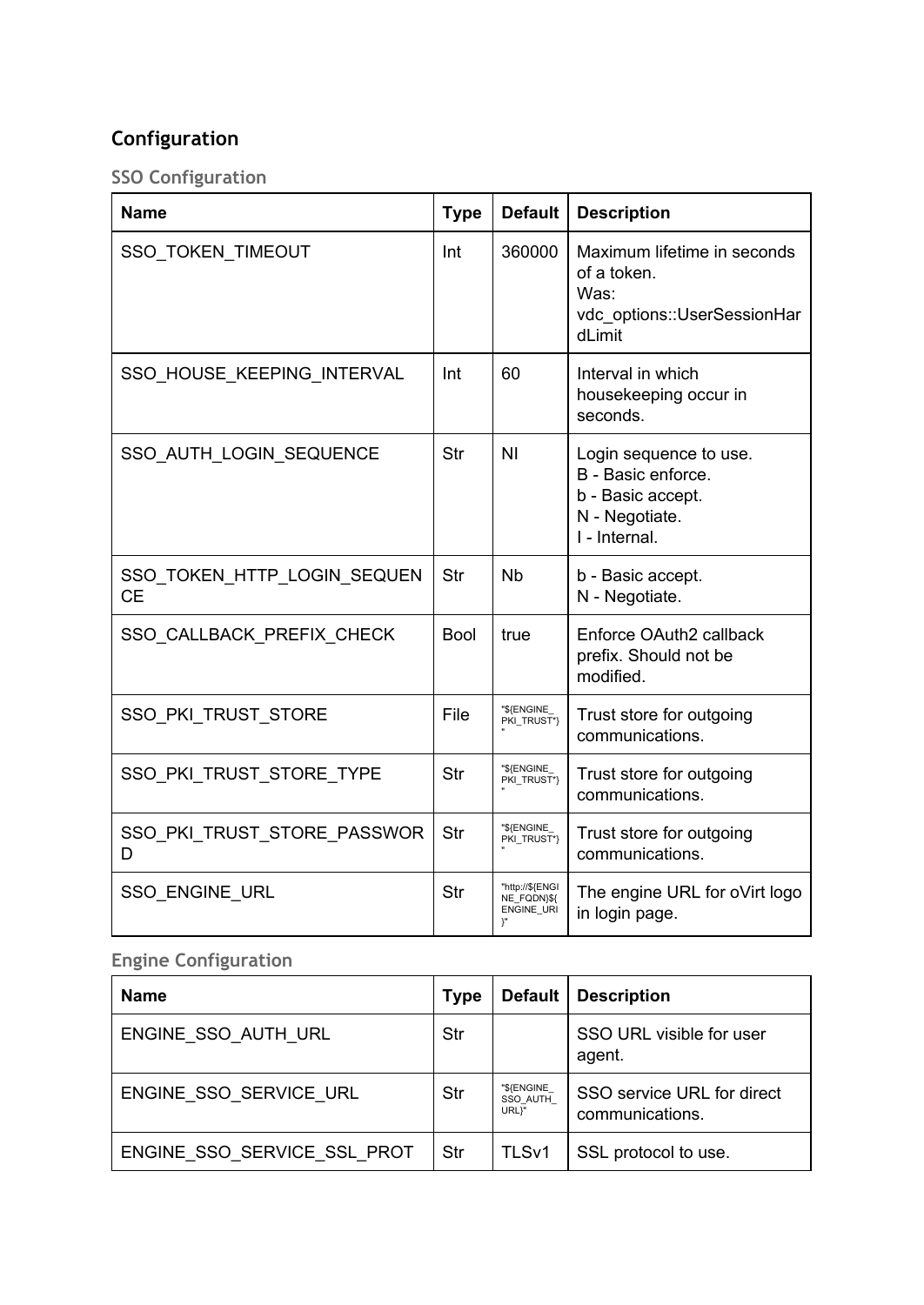| <b>OCOL</b>                             |             |                               |                                                                                          |
|-----------------------------------------|-------------|-------------------------------|------------------------------------------------------------------------------------------|
| ENGINE_SSO_SERVICE_SSL_VERIF<br>Y HOST  | <b>Bool</b> | True                          | Enable host verification.                                                                |
| ENGINE_SSO_SERVICE_SSL_VERIF<br>Y CHAIN | <b>Bool</b> | True                          | Enable chain verification                                                                |
| ENGINE RESTAPI NEGO                     | <b>Bool</b> | False                         | Enable restapi nego using<br>direct access.                                              |
| ENGINE_SSO_CLIENT_ID                    | Str         |                               | Client id to use.                                                                        |
| ENGINE SSO CLIENT SECRET                | Str         |                               | Client password to use.                                                                  |
| ENGINE SSO AUTH SEQUENCE ap<br>p=seq    | Str         |                               | Override auth sequence for<br>this app.<br>app can be: webadmin,<br>userportal, welcome. |
| ENGINE ERROR PAGE                       | Str         | \${ENGINE U<br>RI}/error.html | The error page to display<br>when apps receive errors<br>from SSO.                       |

## **Data Model**

**SSO Client registration**

Persistent, accessible only to SSO service.

Probably in database table.

| Name                                   | <b>Type</b> | <b>Description</b>                                       |
|----------------------------------------|-------------|----------------------------------------------------------|
| id                                     | seq         |                                                          |
| client id                              | string      | Unique string, probably uuid.                            |
| client_secret                          | string      | PBEEnvelope format                                       |
| callback_prefix                        | string      | A url prefix for cross site prevention.                  |
| certificate location                   | string      | Optional location of certificate to encrypt password to. |
| notification_callbac<br>k              | string      | Optional location of callback for this client.           |
| notification_callbac<br>k protocol     | string      | SSL protocol to use, default: "TLSv1"                    |
| notification_callbac<br>k_verify_host  | boolean     | Verify host name when communicating to callback.         |
| notification_callbac<br>k verify chain | boolean     | Verify chain when communicating to callback.             |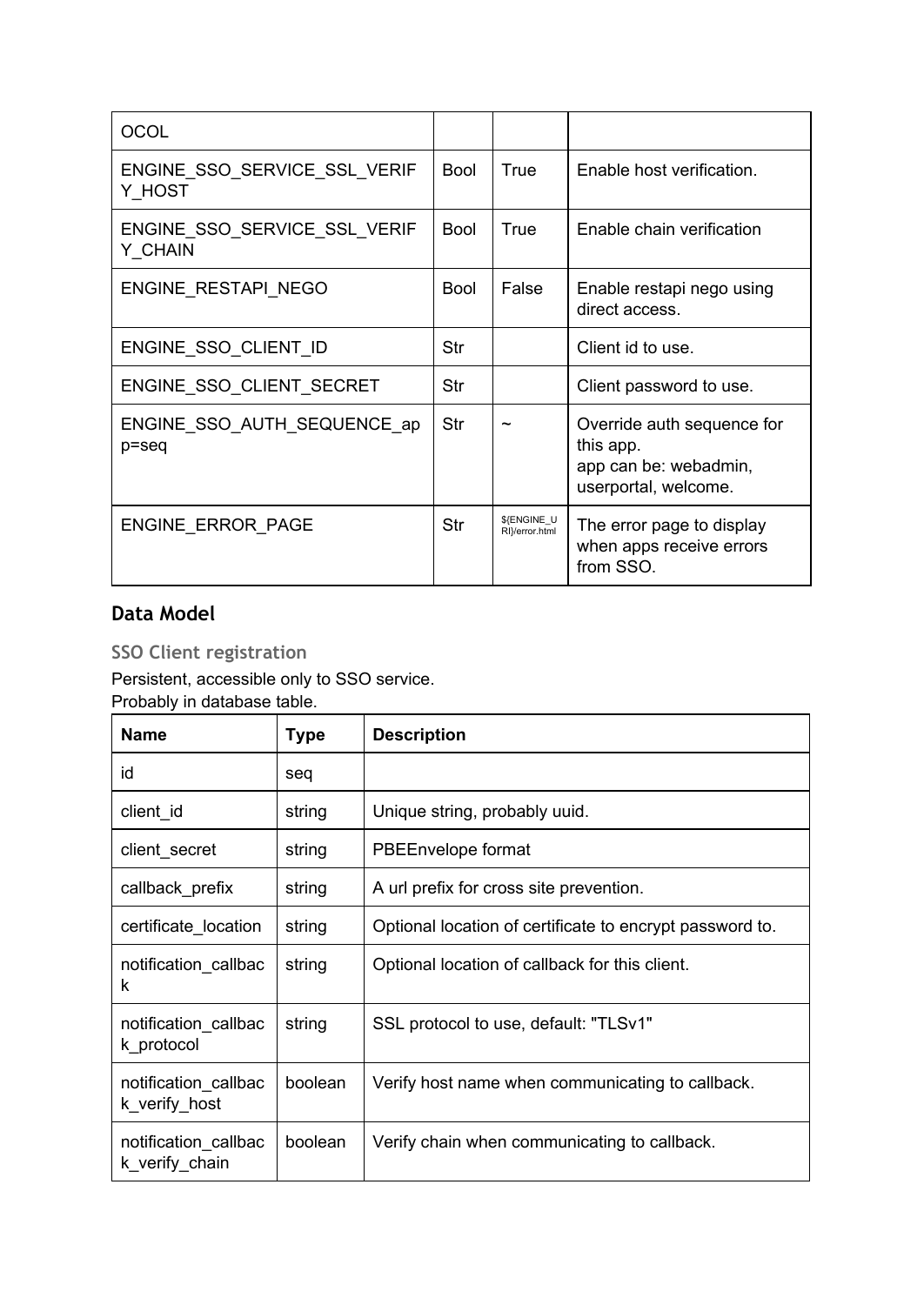| description | string  | Client description, not actually used.                                                                             |
|-------------|---------|--------------------------------------------------------------------------------------------------------------------|
| email       | string  | Client contact.                                                                                                    |
| scope       | string  | Space delimited scopes approved for this client.                                                                   |
| trusted     | boolean | If trusted no user approval dialog will be presented<br>before authentication.<br>We support only trusted for now. |

**SSO token registry**

Non persistent storage.

| <b>Name</b>            | <b>Type</b> | <b>Description</b>                                    |
|------------------------|-------------|-------------------------------------------------------|
| token                  | string      | [Key] access token.<br>base64(random[64bytes])        |
| client_id              | string/null | client who issued token.                              |
| active                 | boolean     | may hold inactive for a while until cleanup.          |
| code                   | string/null | authorization code.<br>base64(random[64bytes])        |
| userid                 | string      | unique user id authz: user or similar.                |
| user                   | string      | user name.                                            |
| validto                | timestamp   |                                                       |
| scope                  | string      | space delimited scopes                                |
| ovirt_auth_record      | complex     | key: "name;type;uuid"<br>value: json serialize        |
| ovirt_principal_record | complex     |                                                       |
| password               | string      | if ovirt-password-access scope had been<br>requested. |

**Application SSO credentials**

Within engine config, generated by setup.

For now we can have single client\_id for all engine applications (api, userportal, webadmin).

## **Scopes**

**Global Scopes**

| Name             | <b>Description</b>             |
|------------------|--------------------------------|
| ovirt-app-portal | Permit login into user portal. |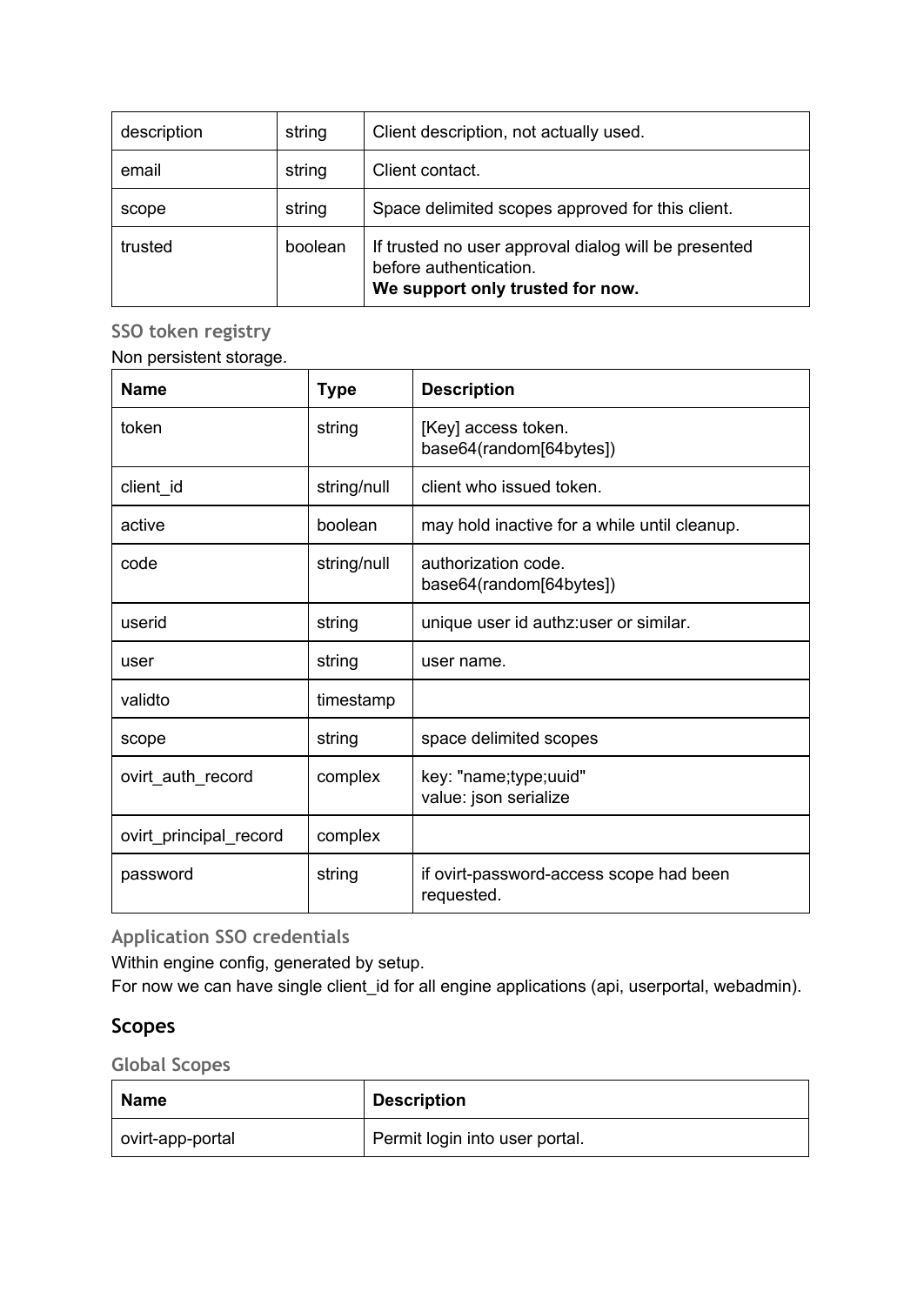| ovirt-app-admin | Permit login into webadmin.                 |
|-----------------|---------------------------------------------|
| ovirt-app-api   | Permit interaction with API.                |
| ovirt-ext=ext   | Ovirt extension, may appear multiple times. |

# **Scope Dependencies**

| <b>Name</b>                         | <b>Scopes</b>                                                                                                                                       | <b>Description</b> |
|-------------------------------------|-----------------------------------------------------------------------------------------------------------------------------------------------------|--------------------|
| ovirt-app-admin<br>ovirt-app-portal | ovirt-app-api<br>ovirt-ext=token:password-access<br>ovirt-ext=token-info:validate<br>ovirt-ext=token:login-on-behalf<br>ovirt-ext=revoke:revoke-all | Internal engine    |
| ovirt-app-api                       | ovirt-ext=token-info:validate                                                                                                                       | A restapi client   |

# **Auth Extensions**

| <b>Name</b>                | <b>Description</b>                                                                                                                                                                                                                                                                                                                                                                                                                                                                         |
|----------------------------|--------------------------------------------------------------------------------------------------------------------------------------------------------------------------------------------------------------------------------------------------------------------------------------------------------------------------------------------------------------------------------------------------------------------------------------------------------------------------------------------|
| auth:identity              | Return existing identity, do not present login form.<br>Callback error code is ovirt_not_authenticated if not<br>authenticated.                                                                                                                                                                                                                                                                                                                                                            |
| token:password-access      | Enables user's raw password access. This should not<br>be used in new clients.                                                                                                                                                                                                                                                                                                                                                                                                             |
| token-info:validate        | Only perform session validation, does not return data.                                                                                                                                                                                                                                                                                                                                                                                                                                     |
| auth:sequence-priority=seq | Request to modify login sequence.<br>Available sequences:<br>B - Basic enforce.<br>b - basic accept.<br>I - internal.<br>N - negotiate.<br>sso setting is intersected with the seq settings, if empty<br>result, an error should be presented.<br>if seq begins with $\sim$ then it is prepend to sso setting,<br>removing duplicates before intersecting, this used to set<br>priority to specific method.<br>For example:<br>sso: bNI<br>seq: $\neg$<br>prepend: IbNI<br>Dup remove: IbN |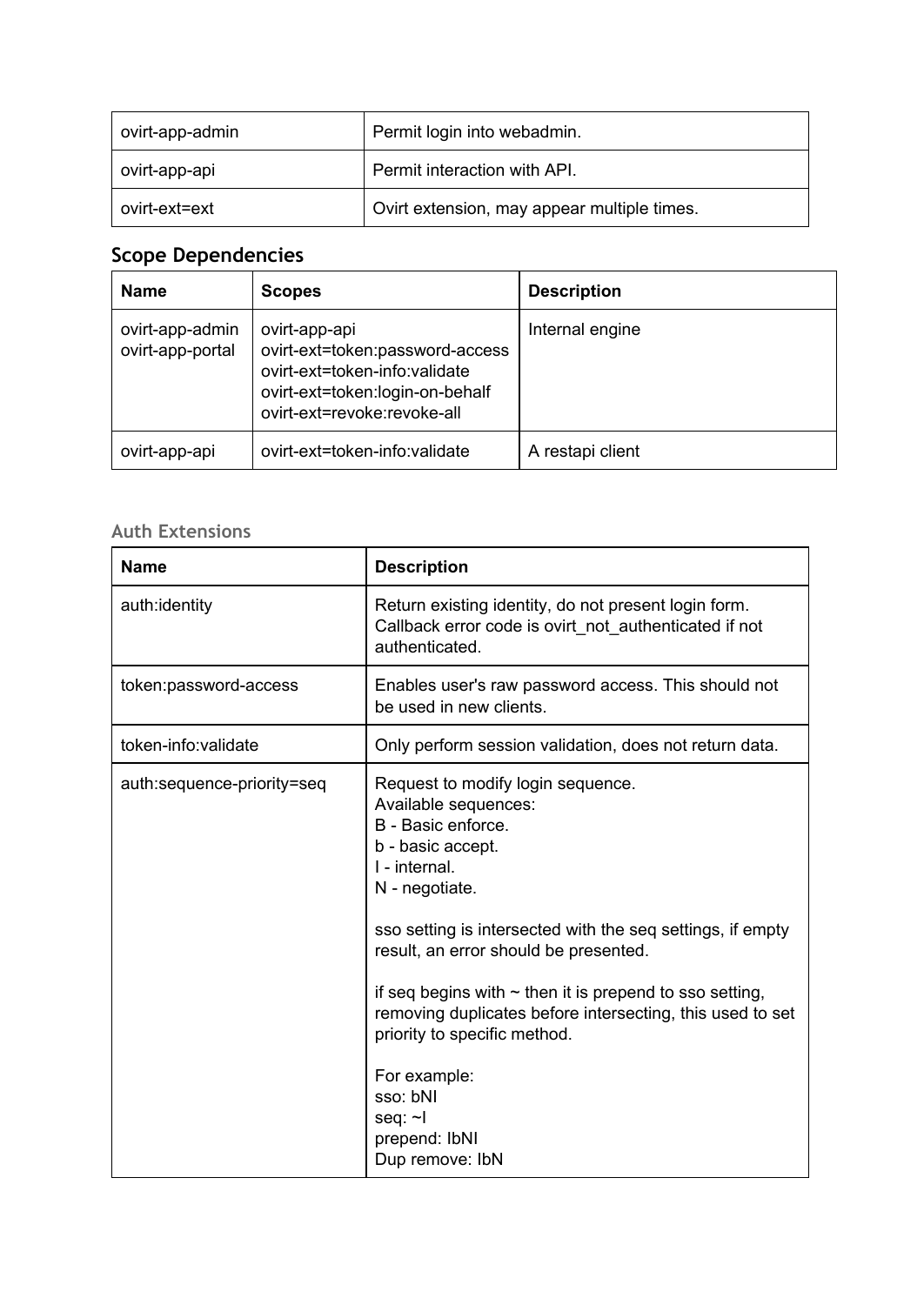| IbN<br>intersect:<br>155 J<br>7. L |
|------------------------------------|
|------------------------------------|

#### **Token Extensions**

| <b>Name</b>           | <b>Description</b>                                                                                                                          |
|-----------------------|---------------------------------------------------------------------------------------------------------------------------------------------|
| token:login-on-behalf | Valid only when grant_type=password, enable login<br>without password check. Care should be taken when<br>assigning this scope to a client. |
| token:password-access | Enables user's raw password access. This should not<br>be used in new clients.                                                              |

## **Token Info Extensions**

| Name                | <b>Description</b>                                     |
|---------------------|--------------------------------------------------------|
| token-info:validate | Only perform session validation, does not return data. |

#### **Revoke Extensions**

| <b>Name</b>       | <b>Description</b>                                                                                           |
|-------------------|--------------------------------------------------------------------------------------------------------------|
| revoke:revoke-all | Revoke all access tokens of a user. Should be used by<br>authorized application to logout a user completely. |

## **Misc**

#### **External Authentication Apache Configuration**

<LocationMatch ^/ovirt-engine/sso/(interactive-login-negotiate|oauth/token-http-auth)>

```
RewriteEngine on
RewriteCond \{LA-U:REMOTEUSER\} ^(.*)$
RewriteRule \wedge(.*)$ - [L,P,E=REMOTE USER:%1]
RequestHeader set X-Remote-User %{REMOTE USER}s
```
AuthType Kerberos AuthName "Kerberos Login" Krb5Keytab /etc/krb5.keytab KrbAuthRealms REALM KrbMethodK5Passwd off Require valid-user

```
ErrorDocument 401 "<html><meta http-equiv=\"refresh\" content=\"0;
url=/ovirt-engine/sso/login-unauthorized\"/><br/>body><a href=\"/ovirt-engine/sso/
login-unauthorized\">Here</a></body></html>"
</LocationMatch>
```
#### If ENGINE\_RESTAPI\_NEGO is enabled, add the following:

```
<LocationMatch ^/ovirt-engine/api>
        RewriteEngine on
        RewriteCond %{LA-U:REMOTE USER} ^(.*)$
        RewriteRule ^(.*) ; - [L, P, E=REMOTE_USER: %1]
```